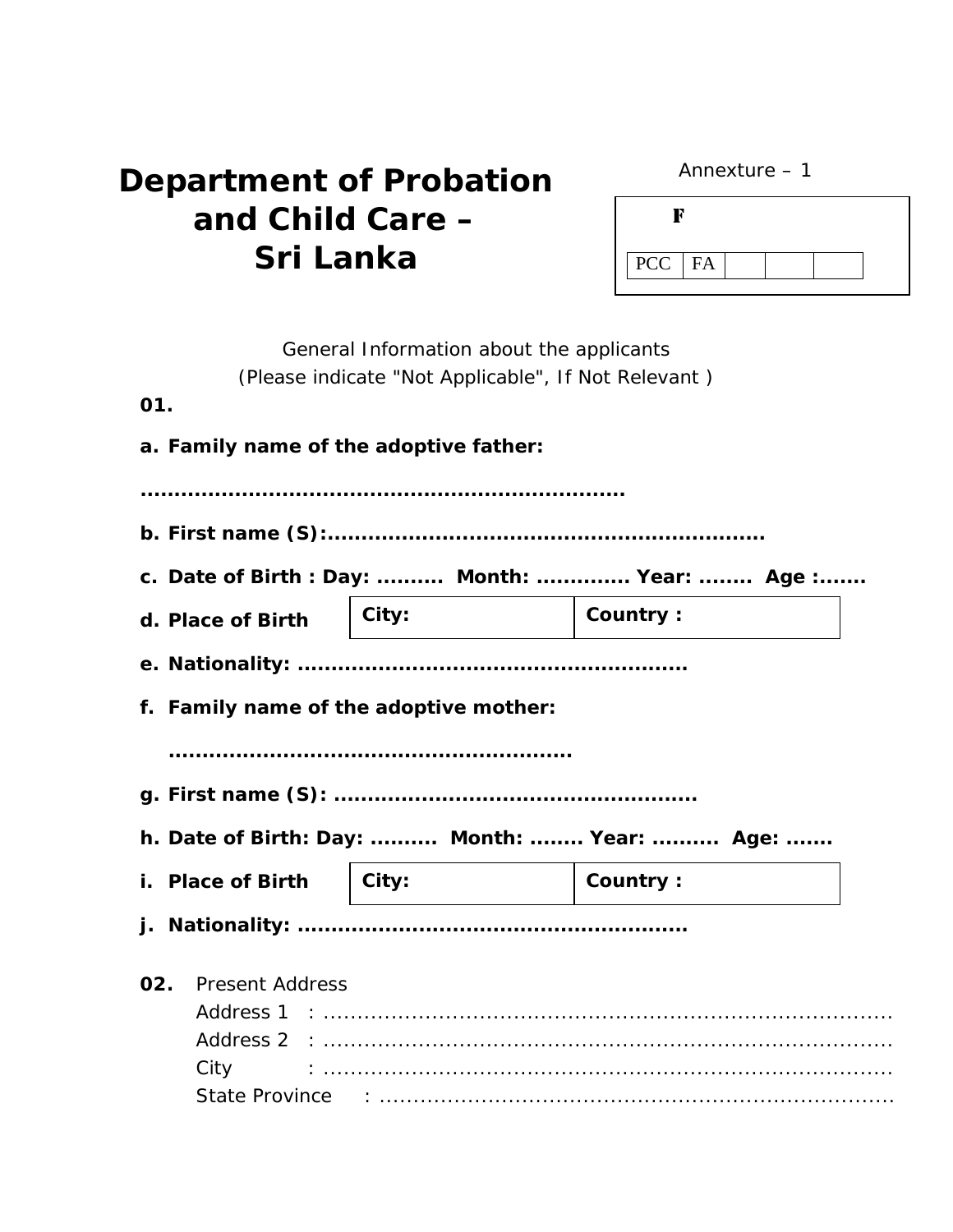Country : …..................................................................................

**If the country of origin - (d above) and the present address (2 above) are not in the same one, please furnish details in 2 a and 2 b below.** 

**2 (a) Reasons to move from the original country.** 

**2 (b) How long have you been living in the present country?**

*..................................................................................*

**03. E-mail address:** *................................................................* 

|     |                         | Country Code |  |  |  |  |  |  |  |
|-----|-------------------------|--------------|--|--|--|--|--|--|--|
|     | 04. Telephone Number:   |              |  |  |  |  |  |  |  |
| 05. | <b>Date of Marriage</b> |              |  |  |  |  |  |  |  |

**5 (a) Do you have children by this marriage : Yes | No If | | yes, please answer 5(b)** 

## **5 (b) Particulars about the said children**

| <b>NO</b> | <b>Name</b> | Male / Female $\vert$ | <b>Date of Birth</b> |
|-----------|-------------|-----------------------|----------------------|
|           |             |                       |                      |
|           |             |                       |                      |
|           |             |                       |                      |
|           |             |                       |                      |
|           |             |                       |                      |
|           |             |                       |                      |

**5 (c) Have you adopted any children before: yes No**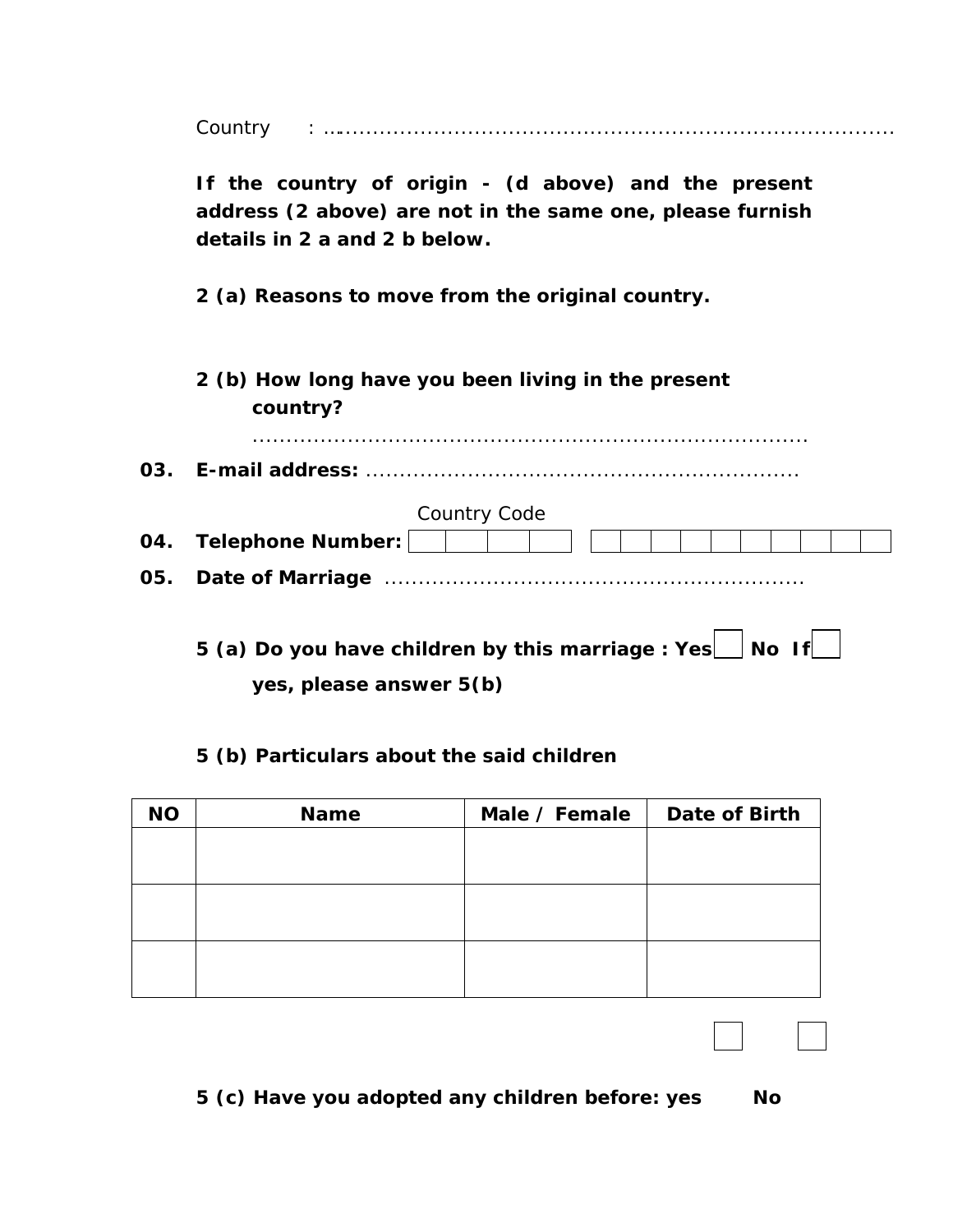## **If yes please answer 5(d) 5 (d)**

| <b>No</b> | <b>Name</b> | Male /<br>female | <b>Country of origin</b><br>of the adopted<br>child | Date of<br><b>Birth</b> | Year of<br>adoption |
|-----------|-------------|------------------|-----------------------------------------------------|-------------------------|---------------------|
|           |             |                  |                                                     |                         |                     |
|           |             |                  |                                                     |                         |                     |
|           |             |                  |                                                     |                         |                     |

## **5 (e) If you have adopted any Sri Lanka Children please give the following information**

- **1. Name of the child :** *..................................*
- **2. Date of Birth :** *..................................*
- **3. Date of adoption :** *..................................*
- **4. File No :** *..................................*
- **5. Case Number and court :** *..................................*
- **5 (f) If you have got married more than once please furnish the following information.** 
	- **a. How many times you have got married**
	- **b. How many children do you have by the previous marriage / marriages.**
	- **c. Particulars about the children**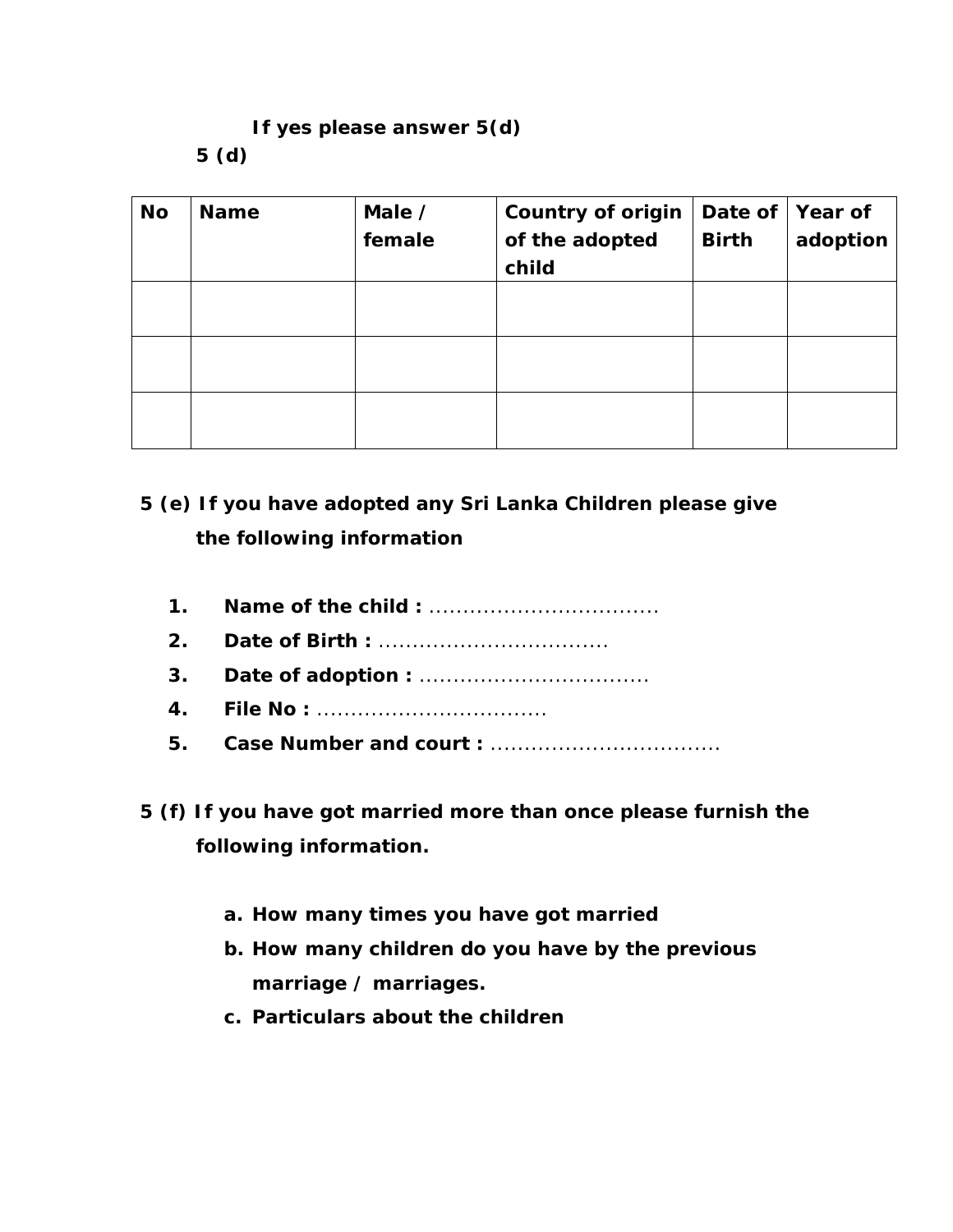| <b>No</b> | <b>Name</b> | Male / female                                    | Date of<br><b>Birth</b> | <b>Present</b><br>custodian of the<br>child concerned |
|-----------|-------------|--------------------------------------------------|-------------------------|-------------------------------------------------------|
|           |             |                                                  |                         |                                                       |
|           |             |                                                  |                         |                                                       |
|           |             |                                                  |                         |                                                       |
|           |             |                                                  |                         |                                                       |
|           |             | 6 Are you applying through an organization? Yes  |                         | no                                                    |
|           |             |                                                  |                         |                                                       |
|           |             |                                                  |                         |                                                       |
|           |             |                                                  |                         |                                                       |
|           |             |                                                  |                         |                                                       |
|           |             |                                                  |                         |                                                       |
|           |             |                                                  |                         |                                                       |
|           |             |                                                  |                         |                                                       |
|           |             |                                                  |                         |                                                       |
|           |             |                                                  |                         |                                                       |
|           |             |                                                  |                         |                                                       |
|           | a. Address  | 7. Name of the Central Authority of your country |                         |                                                       |
|           |             |                                                  |                         |                                                       |
|           |             |                                                  |                         |                                                       |
|           |             |                                                  |                         |                                                       |
|           |             |                                                  |                         |                                                       |
|           |             |                                                  |                         |                                                       |
|           |             | b. E-mail address of the Central Authority       |                         |                                                       |